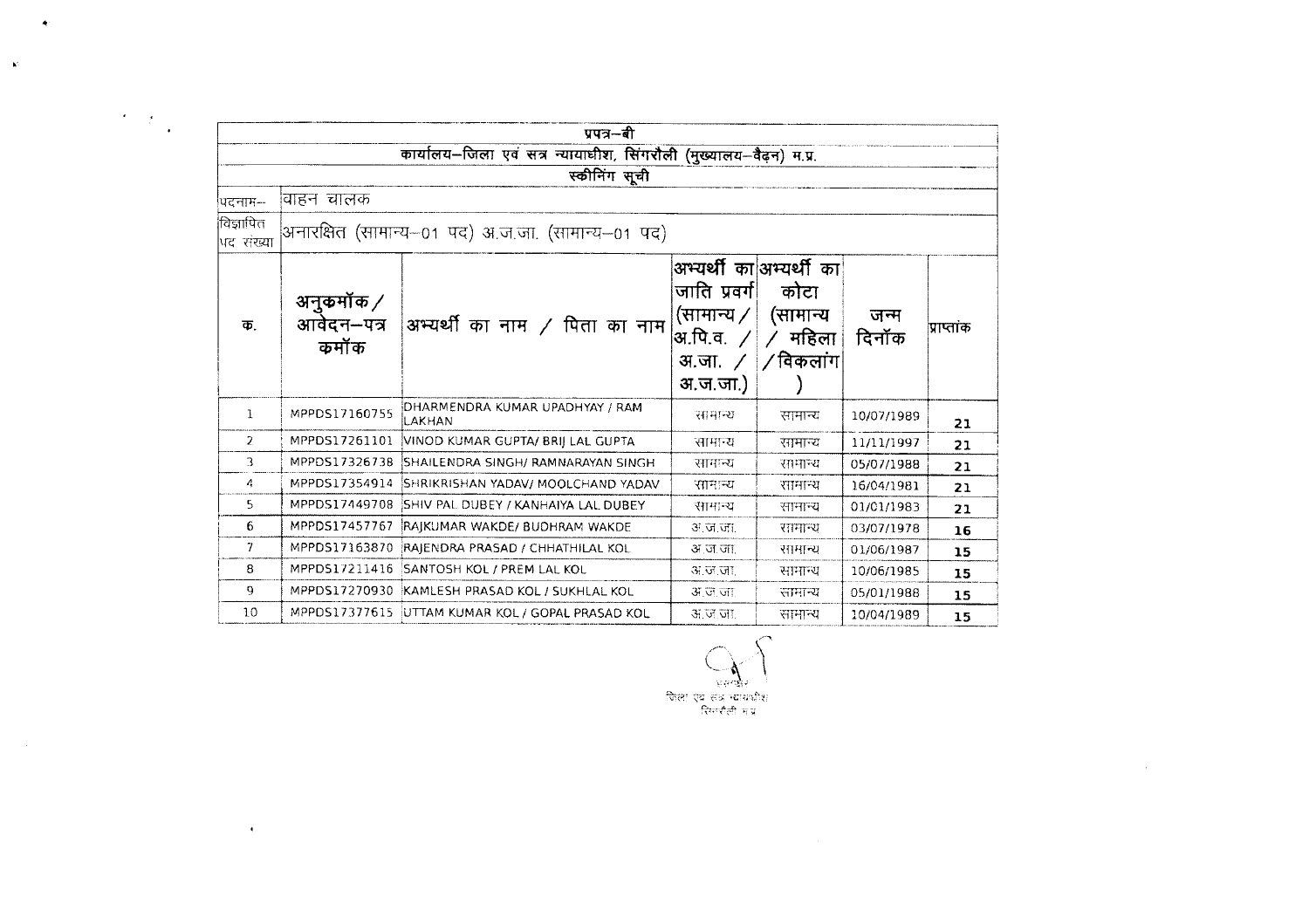|                        |                                 | प्रपत्र-बी                                                         |                                                                                   |                                                                  |               |                   |
|------------------------|---------------------------------|--------------------------------------------------------------------|-----------------------------------------------------------------------------------|------------------------------------------------------------------|---------------|-------------------|
|                        |                                 | कार्यालय-जिला एवं सत्र न्यायाधीश, सिंगरौली (मुख्यालय-वैढ़न) म.प्र. |                                                                                   |                                                                  |               |                   |
|                        |                                 | स्कीनिंग सूची                                                      |                                                                                   |                                                                  |               |                   |
| पदनाम-                 | रिवीपर                          |                                                                    |                                                                                   |                                                                  |               |                   |
| विज्ञापित<br>पद संख्या |                                 | अनुसूचित जाति (सामान्य—02 पद)                                      |                                                                                   |                                                                  |               |                   |
| क.                     | अनुकमॉक ⁄<br>आवेदन–पत्र<br>कमॉक | अभ्यर्थी का नाम $/$ पिता का नाम                                    | जाति प्रवर्ग<br>(सामान्य $\angle$<br>अ.पि.व.<br>अ.जा. $\angle$<br><u>अ.ज.जा.)</u> | अभ्यर्थी का अभ्यर्थी का<br>कोटा<br>(सामान्य<br>महिला<br>/विकलांग | जन्म<br>दिनॉक | प्राप्ताक         |
| 1                      |                                 | MPPD517128999 SUNITA BASOR/ KUNJI LAL BASOR                        | अ.जा.                                                                             | सामान्य                                                          | 01/02/1992    | 18                |
| $\mathbf{Z}$           | MPPDS17278022                   | VIKRAM KUMAR/RAM BAHOR                                             | अ.जा.                                                                             | सामान्य                                                          | 08/05/1989    | 15                |
| 3                      |                                 | MPPDS17117699 SHIVA BHARTI/LAKHSMAN DAS BHARTI                     | अ.जा                                                                              | सामान्य                                                          | 25/04/1997    | 13                |
| 4                      | MPPDS17144734                   | RAKESH KUAMR BANSKAR/SHIV MURTI<br>BASHOR                          | अ.जा.                                                                             | सामान्य                                                          | 31/08/1984    | 13                |
| S.                     | MPPDS17305866                   | RAKESH LAL/ CHHOTE LAL                                             | अ.जा.                                                                             | सामान्य                                                          | 15/08/1980    | 13                |
| 6                      |                                 | MPPDS17167630 ANAND KUMAR MEHTAR/ BALLE MEHTAR                     | ोअ जा                                                                             | सामान्य                                                          | 20/06/1991    | 12                |
| 7                      | MPPDS17168875                   | SUNEEL KUMAR MEHATAR/SURESH PRASAD<br>MEHATAR                      | अ.जा.                                                                             | सामान्य                                                          | 18/07/1992    | 12                |
| 8                      | MPPDS17168949                   | SHIVAM KUMAR BHARTI/ SANTOSH KUMAR                                 | अ जा                                                                              | सामान्य                                                          | 08/12/1990    | 12                |
| 9                      | MPPDS17188801                   | NURYA PRAKASH/RAJLAL                                               | अ.जा.                                                                             | सामान्य                                                          | 26/10/1992    | 12                |
| 10                     |                                 | MPPDS17281157 MUKESH KUMAR/GULZAR                                  | अ.जा.                                                                             | सामान्य                                                          | 30/07/1985    | $12 \overline{ }$ |
| 11                     |                                 | MPPDS17398224 ARTI DEVI PRAJAPATI/SANTLAL PRAJAPATI                | अ.जा.                                                                             | सामान्य                                                          | 03/04/1996    | 12                |

जिला एवं सत्र न्यायधीश<br>जिला एवं सत्र न्यायधीश<br>जिल्लाही न प्र

 $\sim 10^{11}$  K  $_{\odot}$ 

 $\label{eq:3.1} \rho_{\rm{c}} = \frac{1}{\sqrt{2\pi}}\int_{0}^{\pi/2} \frac{d\mu}{\sqrt{2\pi}}\,d\mu$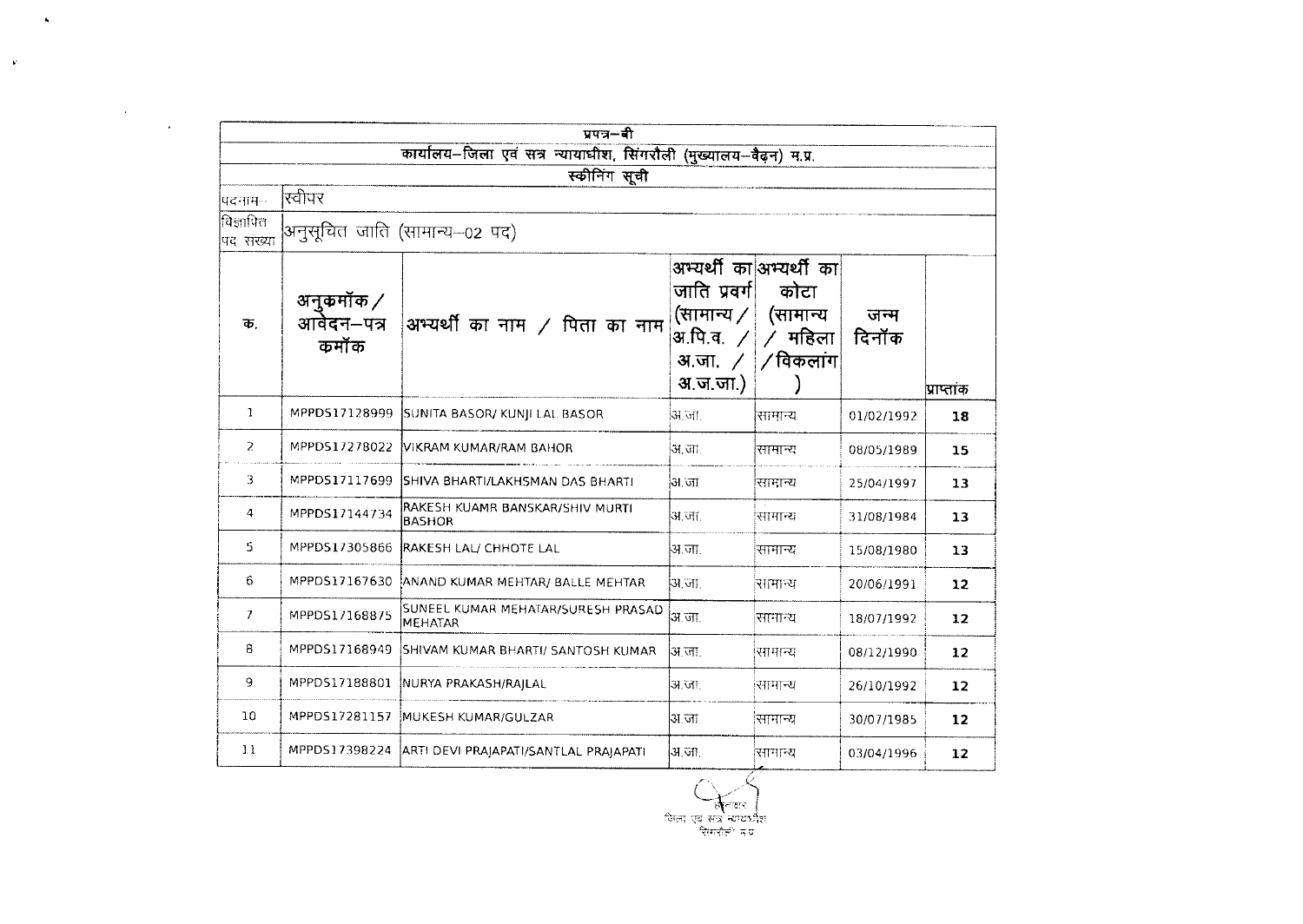| पिदनाम—                |                          | कार्यालय-जिला एवं सत्र न्यायाधीश, सिंगरौली (मुख्यालय-वैढ़न) म.प्र.                                                                                                                                                                                                                                |                                                                                                                     |                                              |               |            |
|------------------------|--------------------------|---------------------------------------------------------------------------------------------------------------------------------------------------------------------------------------------------------------------------------------------------------------------------------------------------|---------------------------------------------------------------------------------------------------------------------|----------------------------------------------|---------------|------------|
|                        |                          |                                                                                                                                                                                                                                                                                                   |                                                                                                                     |                                              |               |            |
|                        |                          | स्कीनिंग सूची                                                                                                                                                                                                                                                                                     |                                                                                                                     |                                              |               |            |
|                        | भित्य / चौकीदार / जलवाहक |                                                                                                                                                                                                                                                                                                   |                                                                                                                     |                                              |               |            |
| विज्ञापित<br>पद संख्या |                          | 27 (कुल सत्ताईस पद) - अनारक्षित-12 पद (सामान्य - 09 पद, महिला -03 पद), अन्य पिछड़ा वर्ग -04 पद<br>(सामान्य – 03 पद, महिला – 01 पद), अनुसूचित जाति –02 पद (सामान्य – 02 पद) अनुसूचित जन जाति–09 पद<br>(सामान्य–07 पद, महिला–02 पद) कुल रिक्तियों में से अस्थि–बाधित निःशक्तजन के लिए आरक्षित पद–02 |                                                                                                                     |                                              |               |            |
| 币.                     | अनुकर्मोक /<br>कर्मोक    | आवेदन–पत्र $\mid$ अभ्यर्थी का नाम / पिता का नाम                                                                                                                                                                                                                                                   | अभ्यर्थी का अभ्यर्थी का<br>जाति प्रवर्ग <br>(सामान्य $\sqrt{}$<br> अ.पि.व. $\angle$  <br>अ.जा. <i>/</i><br>अ.ज.जा.) | कोटा<br>(सामान्य<br>$/$ महिला<br>∣ ∕ विकलांग | जन्म<br>दिनॉक | प्राप्तांक |
| 1                      | MPPDS17136472            | DHANRAJ PANDEY                                                                                                                                                                                                                                                                                    | सामान्य                                                                                                             | सामान्य                                      | 26/07/1989    | 25         |
| $\overline{2}$         | MPPDS17123307            | DEEPAK KESARI                                                                                                                                                                                                                                                                                     | सामान्य                                                                                                             | सामान्य                                      | 12/10/1990    | 24         |
| 3                      | MPPDS17356225            | İLAXMI KANT GUPTA                                                                                                                                                                                                                                                                                 | सामान्य                                                                                                             | सामान्य                                      | 02/08/1992    | 24         |
| 4                      | MPPDS17334868            | IISHANSH KHARE                                                                                                                                                                                                                                                                                    | सामान्य                                                                                                             | सामान्य                                      | 25/02/1994    | 23         |
| 5                      | MPPDS17339508            | ISANTOSH KUMAR KESHARWANI                                                                                                                                                                                                                                                                         | सामान्य                                                                                                             | सामान्य                                      | 01/10/1998    | 23         |
| 6                      | MPPDS17349170            | SAURABH SINGH                                                                                                                                                                                                                                                                                     | सामान्य                                                                                                             | सामान्य                                      | 10/02/1995    | 23         |
| $\overline{7}$         | MPPDS17349780            | SARVESH KUMAR MISHRA                                                                                                                                                                                                                                                                              | सामान्य                                                                                                             | सामान्य                                      | 25/02/1991    | 23.        |
| 8                      | MPPDS17357014            | ÍRAVIKANT SEN                                                                                                                                                                                                                                                                                     | सामान्य                                                                                                             | सामान्य                                      | 03/05/1998    | 23         |
| 9.                     | MPPD517162551            | <b>SANJEEV KUMAR TIWARI</b>                                                                                                                                                                                                                                                                       | सामान्य                                                                                                             | सामान्य                                      | 15/09/1988    | 22         |
| 10                     | MPPDS17357133            | <b>OMKAR GUPTA</b>                                                                                                                                                                                                                                                                                | सामान्य                                                                                                             | सामान्य                                      | 15/03/1985    | 22         |
| 11                     | MPPDS17422730            | RAM KISHOR GUPTA                                                                                                                                                                                                                                                                                  | सामान्य                                                                                                             | सामान्य                                      | 01/01/1985    | 22         |
| 12 <sup>°</sup>        | MPPDS17109551            | ASHOK KUMAR GUPTA                                                                                                                                                                                                                                                                                 | सामान्य                                                                                                             | सामान्य                                      | 01/01/1982    | 21         |
| 13                     | MPPDS17115332            | SUDHAKAR MISHRA                                                                                                                                                                                                                                                                                   | सामान्य                                                                                                             | सामान्य                                      | 10/05/1987    | 21         |
|                        | MPPDS17125025            | PRAKASH PANDEY                                                                                                                                                                                                                                                                                    | सामान्य                                                                                                             | सामान्य                                      | 25/09/1990    | 21         |
| 14                     |                          |                                                                                                                                                                                                                                                                                                   |                                                                                                                     |                                              |               |            |

 $\sim$   $\sim$ 

 $\hat{\mathbf{v}}$ 

प्लिल्साकर |<br>जिला एवं सत्र न्यायाधीश<br>सिंगरौली म.प्र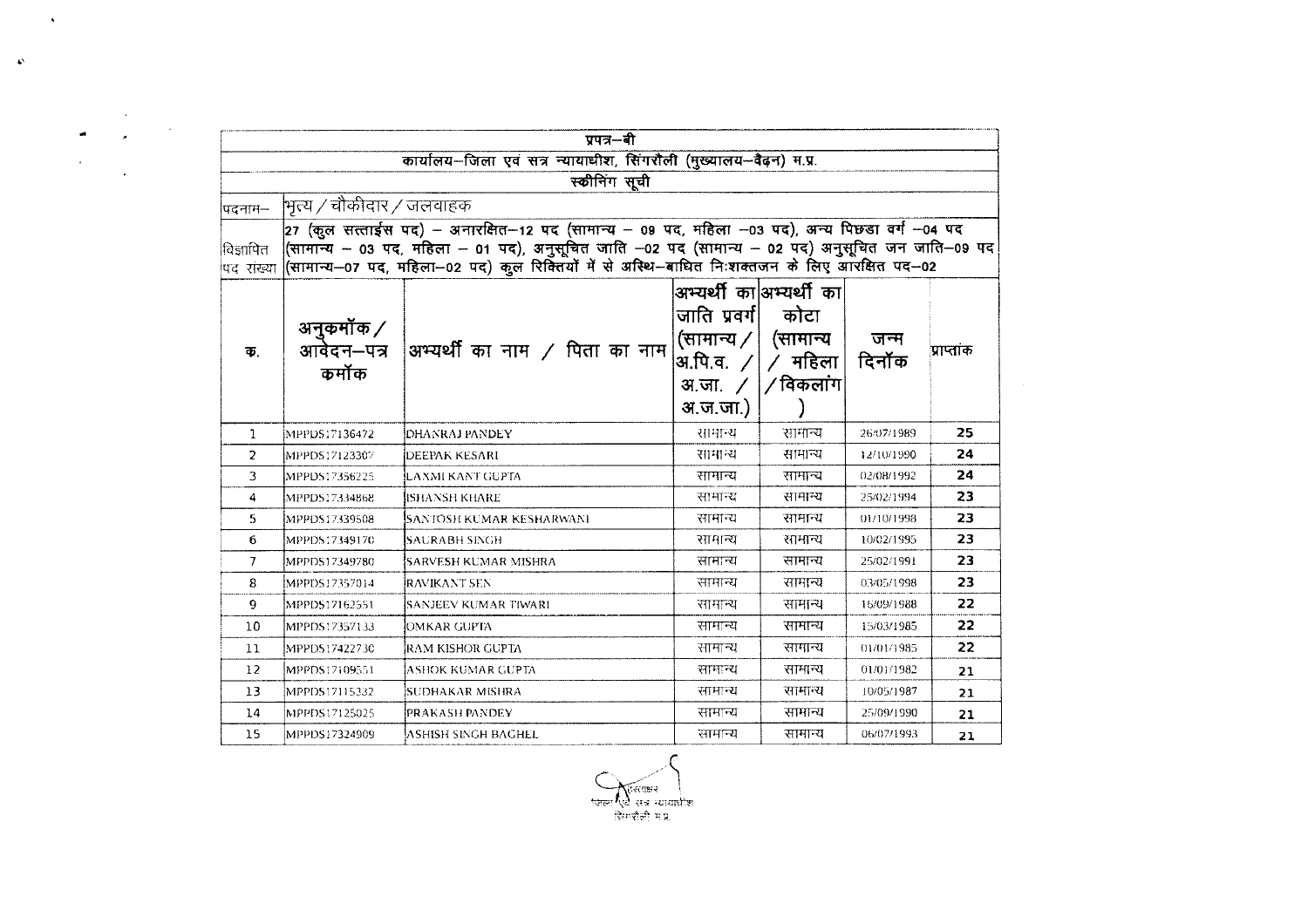| 16 | MPPDS17339805 | VIPIN KUMAR MISHRA       | सामान्य | सामान्य | 15/09/1989 | 21 |
|----|---------------|--------------------------|---------|---------|------------|----|
| 17 | MPPDS17351750 | GYANENDRA KUMAR UPADHYAY | सामान्य | सामान्य | 11/02/1986 | 21 |
| 18 | MPPDS17353697 | <b>SHIVAKANT SHUKLA</b>  | सामान्य | सामान्य | 20/07/1985 | 21 |
| 19 | MPPDS17356167 | BIMLESH KUMAR CHATURVEDI | सामान्य | सामान्य | 21/09/1986 | 21 |
| 20 | MPPDS17387218 | ADITYA KUMAR SINGH       | सामान्य | सामान्य | 13/11/1996 | 21 |
| 21 | MPPDS17395607 | LAVKESH KUMAR TIWARI     | सामान्य | सामान्य | 05/05/1995 | 21 |
| 22 | MPPDS17419750 | RAJNISH KUMAR PANDEY     | सामान्य | सामान्य | 07/07/1988 | 21 |
| 23 | MPPDS17439371 | SHUBHAM TIWARI           | सामान्य | सामान्य | 10/09/1996 | 21 |
| 24 | MPPDS17465711 | GAJENDRA SINGH           | सामान्य | सामान्य | 05/01/1986 | 21 |
| 25 | MPPDS17210374 | ASHISH KUMAR DWIVEDI     | सामान्य | सामान्य | 10/07/1986 | 21 |
| 26 | MPPDS17226452 | ISHUBHAM KUMAR MISHRA    | सामान्य | सामान्य | 10/01/1997 | 21 |
| 27 | MPPDS17227220 | KRISHAN PARABAL TIWARI   | सामान्य | सामान्य | 07/08/1994 | 21 |
| 28 | MPPD517227577 | [PAVAN KUMAR SHUKLA      | सामान्य | सामान्य | 25/02/1995 | 21 |
| 29 | MPPDS17234215 | OM PRAKASH               | सामान्य | सामान्य | 11/02/1986 | 21 |
| 30 | MPPDS17349614 | GUNJAN SONI              | सामान्य | महिला   | 14/04/1994 | 24 |
| 31 | MPPDS17359838 | BABALI GUPTA             | सामान्य | महिला   | 05/05/1987 | 24 |
| 32 | MPPDS17352714 | SANDHYA TRIPATHI         | सामान्य | महिला   | 14/11/1992 | 23 |
| 33 | MPPDS17345572 | MANJU TIWARI             | सामान्य | महिला   | 01/05/1996 | 22 |
| 34 | MPPDS17259162 | VANDANA PANDEY           | सामान्य | महिला   | 23/01/1985 | 22 |
| 35 | MPPDS17356543 | SHIVWATI MISHRA          | सामान्य | महिला   | 05/12/1989 | 21 |
| 36 | MPPDS17214632 | RUPA VERMA               | सामान्य | महिला   | 05/08/1992 | 21 |
| 37 | MPPDS17232836 | ILALITA YADAV            | सामान्य | महिला   | 16/01/1985 | 21 |
| 38 | MPPDS17366964 | ANURADHA PANDEY          | सामान्य | महिला   | 01/02/1999 | 20 |
| 39 | MPPDS17389686 | BABITA TIWARI            | सामान्य | महिला   | 02/08/1990 | 20 |
| 40 | MPPDS17442272 | PRIYA DWIVEDI            | सामान्य | गहिला   | 02/12/1997 | 20 |
|    |               |                          |         |         |            |    |

 $\mathbf{x}$ 

 $\sigma_{\rm{eff}}$ 

 $\mathcal{L}$ 

 $\sim$ 

 $\sim 10^{11}$ 

 $\mathbf{r}$ 

जिला एवं सन्न न्यायशीश<br>जिला एवं सन्न न्यायशीश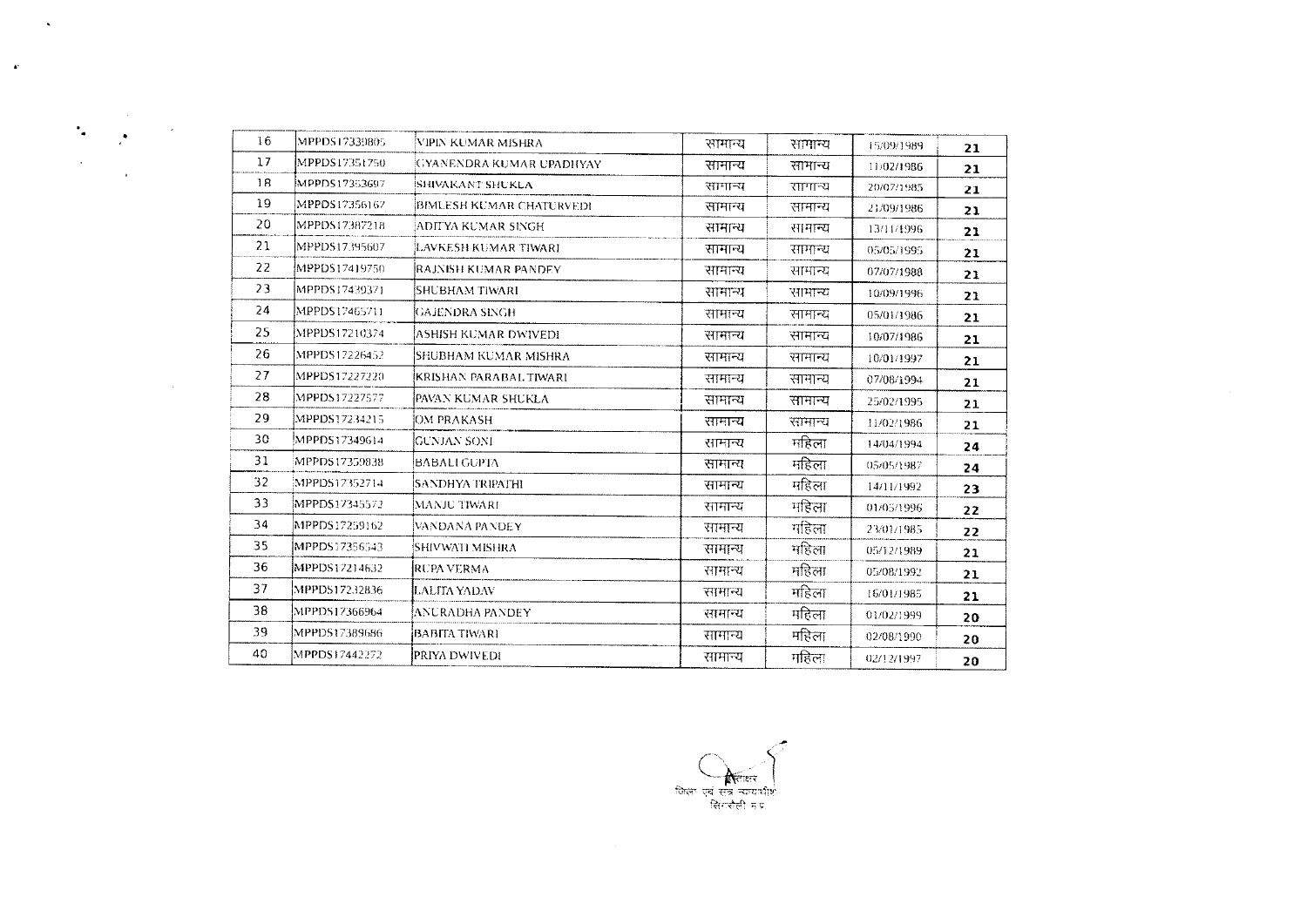| Φ.             | अनुकर्मों क     | अभ्यर्थी का नाम                   | जन्मतिथि   | अम्यर्थी का जाति प्रवर्ग<br>(सामान्य / अ.पि.व. / अ.जा.<br>$\angle$ अ.ज.जा.) | अभ्यर्थी का कोटा<br>(सामान्य / महिला<br>/ विकलांग) | प्राप्तांक |
|----------------|-----------------|-----------------------------------|------------|-----------------------------------------------------------------------------|----------------------------------------------------|------------|
| $\mathbf{I}$   | MPPDS17268129   | SUNIL KUMAR PATEL.                | 05/01/1990 | OBC                                                                         | सामान्य                                            | 22         |
| $\overline{a}$ | MPPDS17342558   | <b>BRAJESH SINGH YADAV</b>        | 01/09/1994 | OBC                                                                         | सामान्य                                            | 21         |
| 3.             | MPPDS17114308   | IITENDRA KUMAR VERMA              | 12/06/1993 | <b>OBC</b>                                                                  | सामान्य                                            | 19         |
| 4              | MPPDS17206019   | HARGOVIND RAIKWAR                 | 01/04/1981 | <b>OBC</b>                                                                  | सामान्य                                            | 19         |
| Ñ.             | MPPDS17339301   | AWADH KISHOR YADAV                | 24/09/1994 | OBC                                                                         | सामान्य                                            | 19         |
| 6              | MPPDS17364476   | SUNEEL KUMAR KUSHWAHA             | 05/05/1991 | OBC                                                                         | सामान्य                                            | 18         |
| 7.             | IMPPDS17266247  | PRAKASH NARAYAN YADAV             | 03/07/1991 | OBC.                                                                        | सामान्य                                            | 18         |
| 8.             | MPPDS17288075   | SUKHENDRA PRASAD YADAV            | 01/12/1995 | OBC                                                                         | सामान्य                                            | 18         |
| 9              | MPPDS17303454   | SUSHEEL KUMAR<br><b>KUSHAWAHA</b> | 04/07/1994 | <b>OBC</b>                                                                  | 전리적                                                | 18         |
| 10.            | MPPDS17343956   | IFULCHAND LILHARE                 | 19/11/1990 | <b>OBC</b>                                                                  | सामान्य                                            | 18         |
| $\mathbf{H}$   | MPPDS17344931   | IGOPAL DAS SHAH                   | 01/01/1976 | <b>OBC</b>                                                                  | सामन्य                                             | 18         |
| 12.            | [MPPDS17351215] | RAKESH KUMAR NAPIT                | 13/01/1994 | OBC                                                                         | सामान्य                                            | 18         |
| 13.            | MPPDS17354327   | MANJU LAL KEWAT                   | 10/07/1984 | <b>OBC</b>                                                                  | सामान्य                                            | 18         |
| $14 -$         | MPPDS17356886   | PRAMOD KUMAR PATEL                | 02/11/1984 | <b>OBC</b>                                                                  | सामन्य                                             | 18         |
| 15             | MPPDS17423268   | NOOTAN KUMAR KUSHWAHA             | 30/01/1981 | OBC                                                                         | सामान्य                                            | 18         |

 $\Delta$ 

 $\mathcal{F}^{\mathcal{F}}$ 

 $\bar{t}$ 

 $\rightarrow$  $\bullet$  .

 $\mathbf{r}$ 

 $\mathcal{L}^{\text{max}}_{\text{max}}$  , where  $\mathcal{L}^{\text{max}}_{\text{max}}$ 

 $\sim$  4%

िल्**या**क्षर \<br>जिला एवं संत्र न्यायाधीश<br>- सिंगशैली मग्न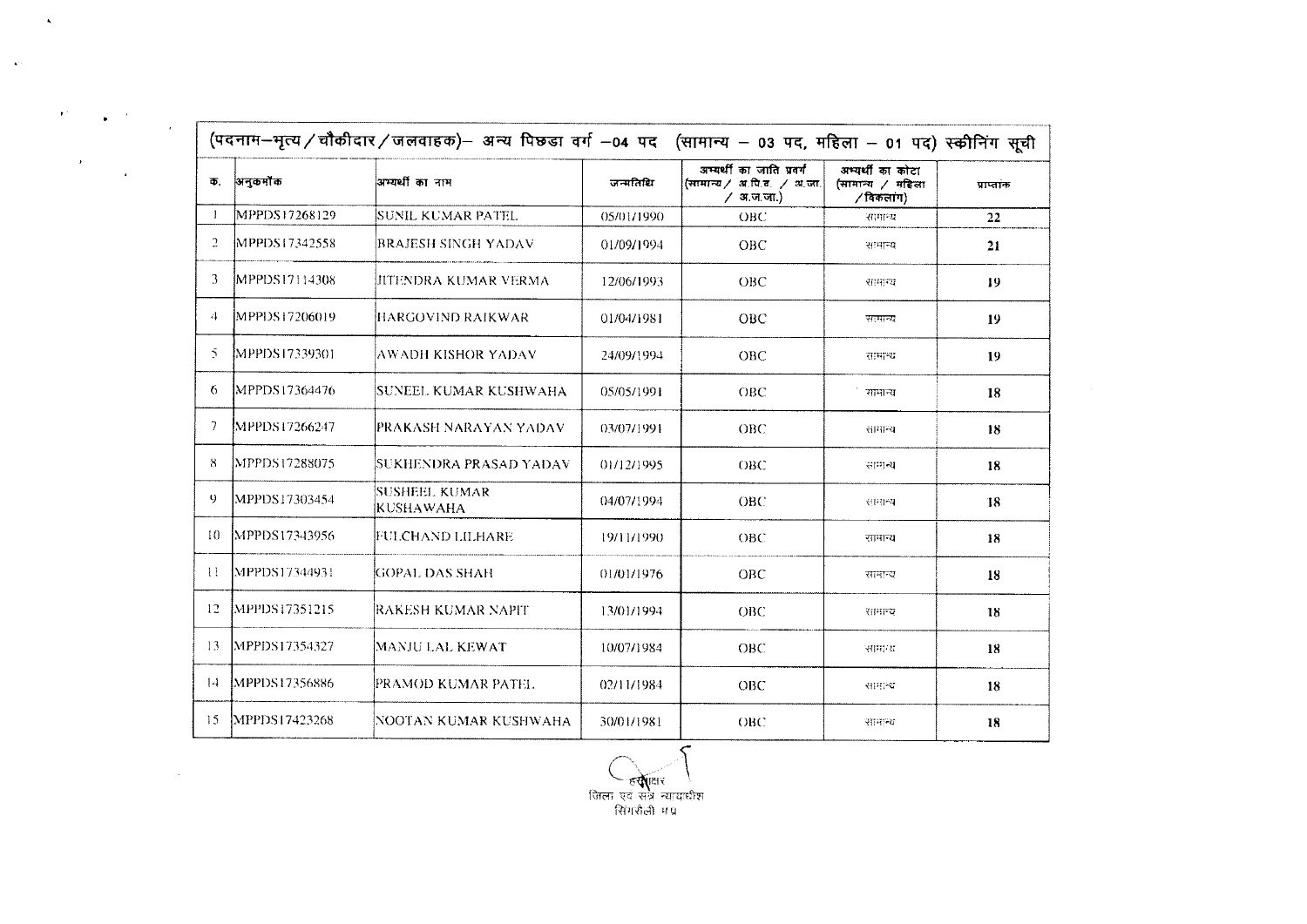| $\lambda$ | -16     | MPPDS17226385  | KULDEEP KUMAR RAJAK-  | 20/07/1993 | OBC        | समान्य  | 18 |
|-----------|---------|----------------|-----------------------|------------|------------|---------|----|
|           | 17      | MPPDS17234212  | RAVI KUMAR SONI       | 12/04/1994 | <b>OBC</b> | सामान्य | 18 |
|           | 18      | MPPDS17257767  | NASEEM ANSARI         | 17/06/1979 | OBC        | सामान्य | 18 |
|           | $\{9\}$ | MPPDS17370833  | INDRAKALI KEWAT       | 08/01/1993 | OBC        | महिला   | 19 |
|           | 20      | [MPPDS17422391 | KUSUM PAL             | 07/08/1995 | OBC        | महिला   | 19 |
|           | 21      | MPPDS17242048  | <b>SITAKALI KEWAT</b> | 02/07/1996 | <b>OBC</b> | महिला   | 19 |
|           | 22      | MPPDS17352014  | <b>SUNEETA SEN</b>    | 01/07/1983 | OBC        | नदिला   | 18 |
|           | 23      | MPPDS17352173  | SATYA BHAMA PATEL     | 10/05/1991 | OBC        | महिला   | 18 |
|           | 24      | MPPDS17355258  | <b>ASHA PATEL</b>     | 25/12/1992 | OBC        | महिला   | 18 |
|           | -25     | MPPDS17364367  | SUMITRI SONDHIYA      | 07/07/1982 | OBC        | महिला   | 18 |
|           | -26     | MPPDS17397580  | ISUSHMA RAJAK         | 02/02/1992 | <b>OBC</b> | महिला   | 18 |
|           | 27      | MPPDS17397836  | saroj sahu            | 10/08/1984 | OBC        | महिला   | 18 |
|           | 28      | MPPDS17419802  | IHASINA BANO          | 12/02/1998 | ОВС        | महिला   | 18 |
|           | -29     | MPPDS17208146  | KUNJ KALI KUSHWAHA    | 01/12/1993 | OBC        | महिला   | 18 |
|           | 30      | MPPDS17218186  | VARSHA PURI GOSWAMI   | 10/09/1990 | ОВС        | महिला   | 18 |
|           | 31      | MPPDS17234094  | IANUSUIYA YADAV       | 08/12/1991 | OBC        | ाहिला   | 18 |

 $\Delta$ 

 $\label{eq:2} \frac{d\mathbf{r}}{d\mathbf{r}} = \frac{1}{2}\sum_{i=1}^N \mathbf{r}_i \mathbf{r}_i \mathbf{r}_i$ 

 $\mathcal{F}^{\text{max}}_{\text{max}}$ 

 $\langle \cdot, \cdot \rangle$ 

े———े हिस्ताक्ष√<br>जिला एवं सत्र न्यायाधीश<br>- सिंगरौली म.प्र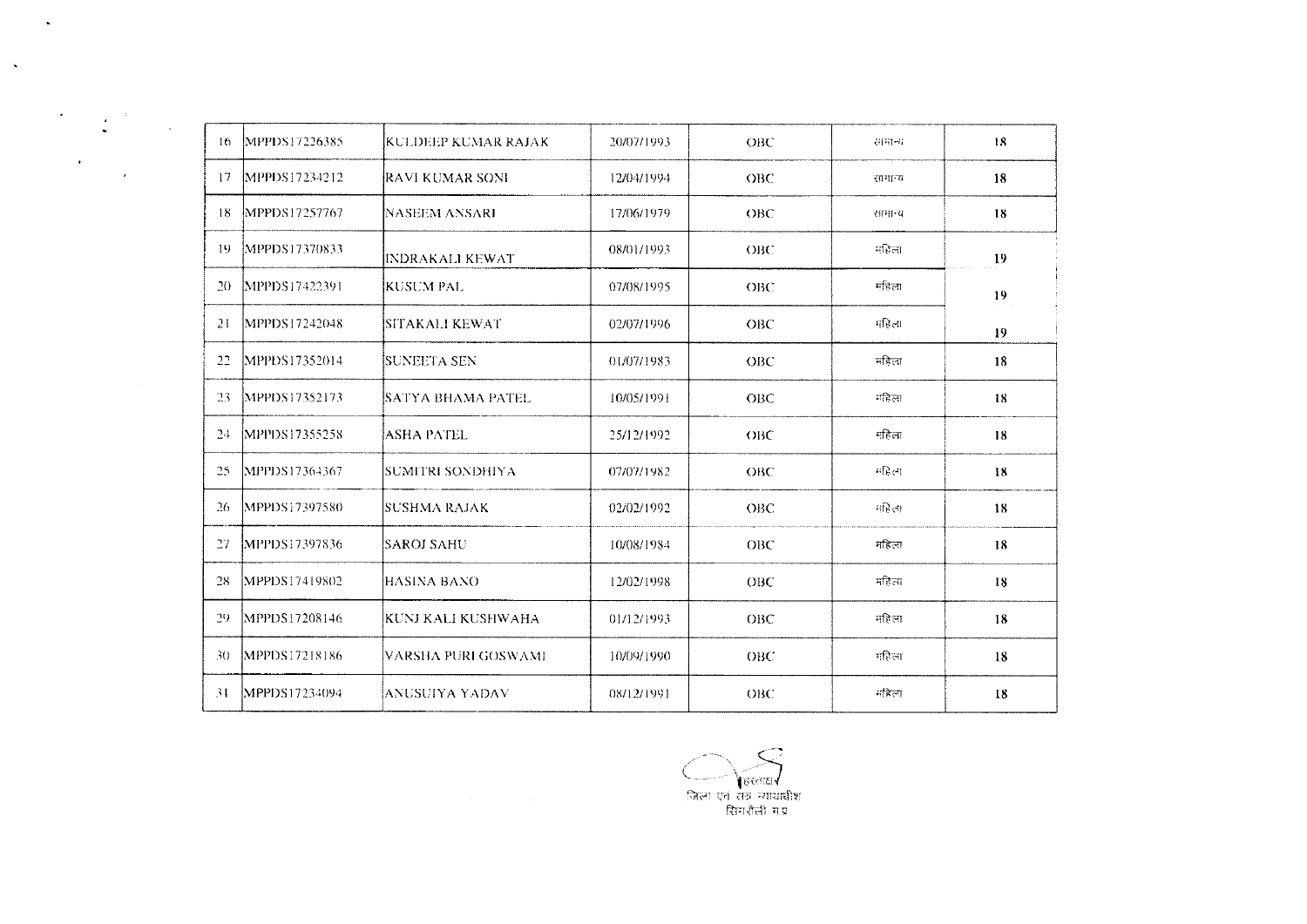| अनुकर्मोक<br>अम्यर्थी का नाम<br>जन्मतिथि<br>अभ्यर्थी का जाति प्रवर्ग  <br>क.<br>अभ्यर्थी का<br>(सामान्य $/$ अ.पि.व. $/$<br>कोटा (सामान्य<br>$/$ महिला<br>अ.जा. / अ.ज.जा.)<br>/विकलांग)<br>MPPDS17383284<br>-1<br>NIRMALA SAKET<br>SC.<br>01/07/1986<br>सामान्य<br>$\overline{2}$<br>MPPDS17313636<br>RAJENDRA PRASAD SAKET<br>SC.<br>07/07/1982<br>सामान्य<br>3<br>MPPDS17329693<br>RAJ KUMAR PRAJAPATI<br>${\sf SC}$<br>20/05/1986<br>सामान्य<br>$\overline{4}$<br>MPPDS17348209<br>GAUTAM PRASAD SAKET<br>10/02/1989<br>SC.<br>सामान्य<br>$\overline{5}$<br>MPPDS17179053<br>SURYAPRATAP CHAUDHARY<br>09/07/1996<br>SC.<br>सामान्य<br>6<br>MPPDS17371441<br>LANKA PRASAD<br><b>SC</b><br>20/05/1979<br>सामान्य<br>7<br>MPPDS17372909<br>SHIVSAGAR KORI<br><b>SC</b><br>09/05/1981<br>सामान्य<br>8<br>MPPDS17346964<br><b>GEETA DEVI PRAJAPATI</b><br>04/02/1995 |  |  | (पदनाम–भृत्य / चौकीदार / जलवाहक)– अनुसूचित जाति –02 पद (सामान्य – 02 पद) | स्कीनिंग सूची |            |
|-------------------------------------------------------------------------------------------------------------------------------------------------------------------------------------------------------------------------------------------------------------------------------------------------------------------------------------------------------------------------------------------------------------------------------------------------------------------------------------------------------------------------------------------------------------------------------------------------------------------------------------------------------------------------------------------------------------------------------------------------------------------------------------------------------------------------------------------------------------------|--|--|--------------------------------------------------------------------------|---------------|------------|
|                                                                                                                                                                                                                                                                                                                                                                                                                                                                                                                                                                                                                                                                                                                                                                                                                                                                   |  |  |                                                                          |               | प्राप्तांक |
|                                                                                                                                                                                                                                                                                                                                                                                                                                                                                                                                                                                                                                                                                                                                                                                                                                                                   |  |  |                                                                          |               | 17         |
|                                                                                                                                                                                                                                                                                                                                                                                                                                                                                                                                                                                                                                                                                                                                                                                                                                                                   |  |  |                                                                          |               | 17         |
|                                                                                                                                                                                                                                                                                                                                                                                                                                                                                                                                                                                                                                                                                                                                                                                                                                                                   |  |  |                                                                          |               | 17         |
|                                                                                                                                                                                                                                                                                                                                                                                                                                                                                                                                                                                                                                                                                                                                                                                                                                                                   |  |  |                                                                          |               | 16         |
|                                                                                                                                                                                                                                                                                                                                                                                                                                                                                                                                                                                                                                                                                                                                                                                                                                                                   |  |  |                                                                          |               | 15         |
|                                                                                                                                                                                                                                                                                                                                                                                                                                                                                                                                                                                                                                                                                                                                                                                                                                                                   |  |  |                                                                          |               | 15         |
|                                                                                                                                                                                                                                                                                                                                                                                                                                                                                                                                                                                                                                                                                                                                                                                                                                                                   |  |  |                                                                          |               | 15         |
|                                                                                                                                                                                                                                                                                                                                                                                                                                                                                                                                                                                                                                                                                                                                                                                                                                                                   |  |  | SC.                                                                      | सामान्य       | 15         |

 $\sim$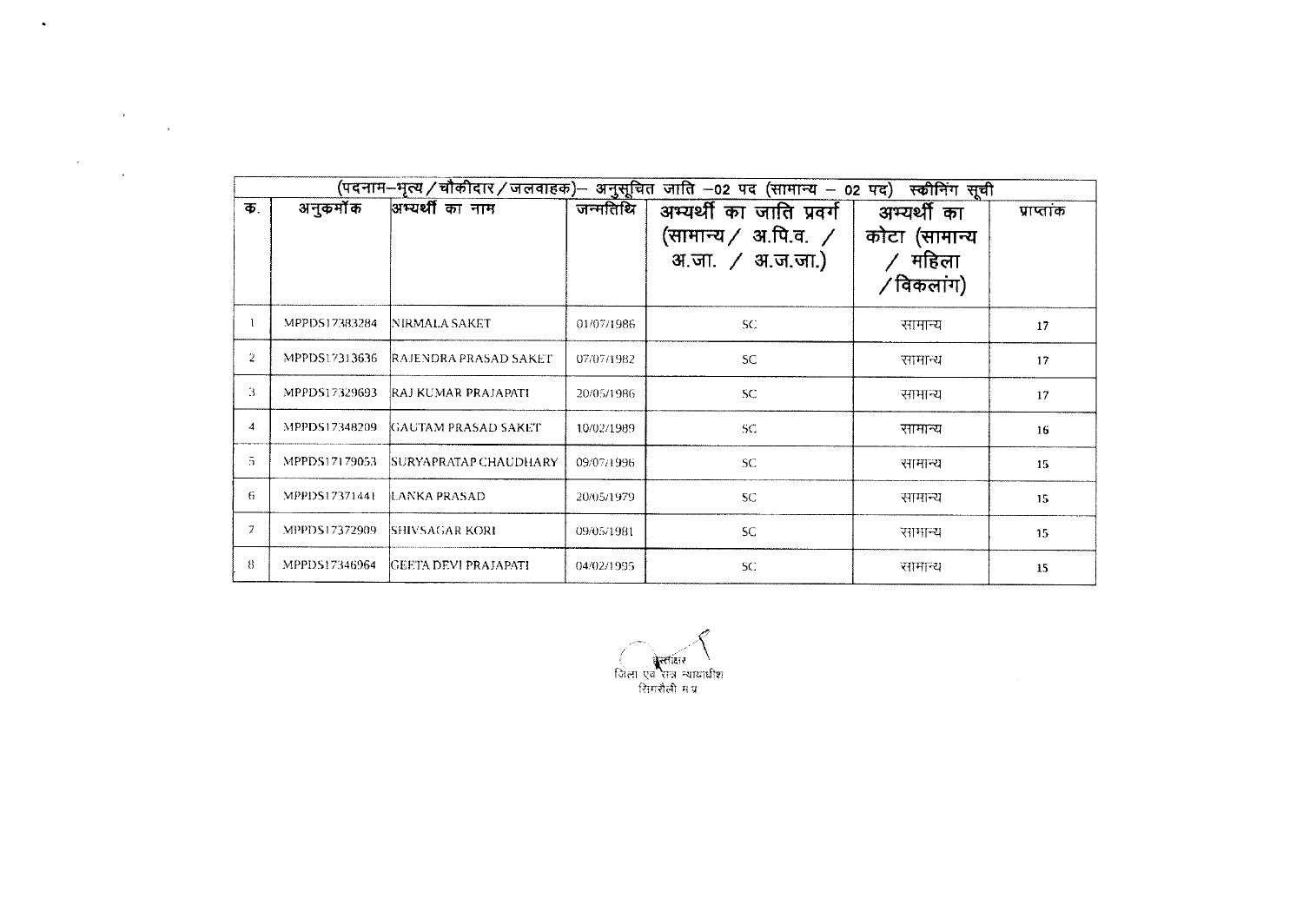|        |                  |                                  |            | (पदनाम–भृत्य / चौकीदार / जलवाहक)– अनुसूचित जन जाति–09 पद (सामान्य–07 पद, महिला–02 पद)        |                 |            |
|--------|------------------|----------------------------------|------------|----------------------------------------------------------------------------------------------|-----------------|------------|
|        | क. अनुकर्मोंक    | अभ्यर्थी का नाम                  | जन्मतिथि   | अभ्यर्थी का जाति प्रवर्ग (सामान्य/ अभ्यर्थी का कोटा (सामान्य /<br>अ.पि.व. / अ.जा. / अ.ज.जा.) | महिला /विकलांग) | प्राप्तांक |
|        | MPPDS17308599    | DILIP KUMAR KOL                  | 05/01/1988 | <b>ST</b>                                                                                    | सामान्य         | 17         |
|        | MPPDS17439201    | - AJAY KOL                       | 05/02/1996 | <b>ST</b>                                                                                    | सानान्य         | 17         |
|        | MPPDS17109552    | <b>TEERATH PRASAD KOL</b>        | 20/12/1996 | ST.                                                                                          | सामान्य         | <b>16</b>  |
|        |                  | MPPDS17366176 SATYA PRASAD SINGH | 05/04/1989 | ST                                                                                           | सामान्य         | 16         |
|        | MPPDS17374467    | PURSHOTTAM SOUR                  | 23/11/1992 | <b>ST</b>                                                                                    | सामान्य         | 16         |
|        | :MPPDS17281500   | <b><i>NINOD BARELA</i></b>       | 06/06/1996 | ST                                                                                           | सामान्य         | 16         |
|        | MPPDS17420599    | AJEET KUMAR                      | 08/05/1981 | <b>ST</b>                                                                                    | सामान्य         | 16         |
| 8.     | MPPDS17422203    | <b>GULAB SINGH</b>               | 18/01/1993 | ST.                                                                                          | सामान्य         | 16         |
|        | MPPDS17447014    | RAM MANOHAR SINGH                | 20/01/1990 | <b>ST</b>                                                                                    | सामान्य         | 16         |
| $10 -$ | MPPDS17130065    | RAM LALAN VERMA                  | 15/03/1992 | <b>ST</b>                                                                                    | सामान्य         | 15         |
| $11 -$ | MPPDS17290592    | DADOOLAL BAIGA                   | 05/03/1983 | ST                                                                                           | सामान्य         | 15         |
|        | 12 MPPDS17295797 | UDAR SINGH                       | 10/10/1991 | <b>ST</b>                                                                                    | सामान्य         | 15         |

 $\bullet$ 

 $\frac{1}{2} \sum_{i=1}^n \frac{1}{2} \sum_{j=1}^n \frac{1}{2} \sum_{j=1}^n \frac{1}{2} \sum_{j=1}^n \frac{1}{2} \sum_{j=1}^n \frac{1}{2} \sum_{j=1}^n \frac{1}{2} \sum_{j=1}^n \frac{1}{2} \sum_{j=1}^n \frac{1}{2} \sum_{j=1}^n \frac{1}{2} \sum_{j=1}^n \frac{1}{2} \sum_{j=1}^n \frac{1}{2} \sum_{j=1}^n \frac{1}{2} \sum_{j=1}^n \frac{1}{2} \sum_{j=$ 

 $\label{eq:2} \frac{1}{2} \sum_{i=1}^n \frac{1}{2} \sum_{j=1}^n \frac{1}{2} \sum_{j=1}^n \frac{1}{2} \sum_{j=1}^n \frac{1}{2} \sum_{j=1}^n \frac{1}{2} \sum_{j=1}^n \frac{1}{2} \sum_{j=1}^n \frac{1}{2} \sum_{j=1}^n \frac{1}{2} \sum_{j=1}^n \frac{1}{2} \sum_{j=1}^n \frac{1}{2} \sum_{j=1}^n \frac{1}{2} \sum_{j=1}^n \frac{1}{2} \sum_{j=1}^n \frac{1}{$ 

 $\mathcal{A}$ 

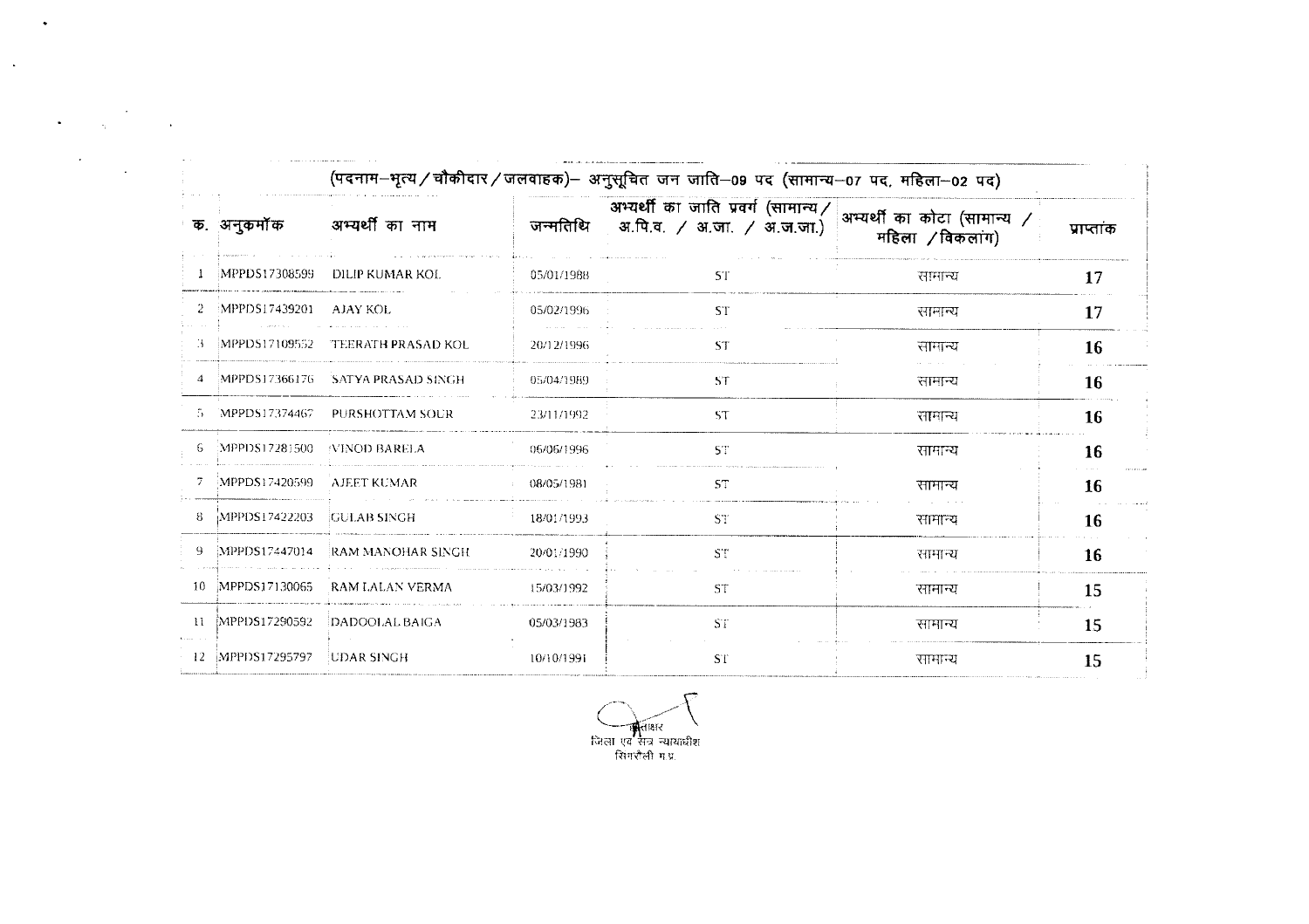| 13   | MPPDS17338959    | <b>RAJ BALI SINGH</b>      | 07/03/1980 | <b>ST</b> | सामान्य | 15 |
|------|------------------|----------------------------|------------|-----------|---------|----|
| 14   | MPPDS17343482    | RAKESH KUMAR PANIKA        | 04/07/1997 | <b>ST</b> | सामान्य | 15 |
| 15.  | MPPDS17344831    | <b>HEERALAL KOL</b>        | 09/05/1980 | <b>ST</b> | सामान्य | 15 |
| 16   | MPPDS17345656    | KAPILDEV PRASAD PANIKA     | 06/09/1986 | <b>ST</b> | सामान्य | 15 |
| 17   | MPPDS17352186    | <b>PRADEEP SINGH</b>       | 03/06/1989 | <b>ST</b> | सामान्य | 15 |
|      | 18 MPPDS17352974 | DHYAN SINGH                | 20/08/1997 | <b>ST</b> | सामान्य | 15 |
|      | 19 MPPDS17355709 | (PAPPU SINGH               | 06/05/1997 | <b>ST</b> | सामान्य | 15 |
| 20   | MPPDS17386682    | <b>SANJAY KUMAR</b>        | 10/02/1984 | <b>ST</b> | सामान्य | 15 |
| -21- | MPPDS17391343    | <b>ANURUDDH KOL</b>        | 19/07/1995 | <b>ST</b> | सामान्य | 15 |
| 22   | MPPDS17398009    | <b>BHOLA PRASAD PANIKA</b> | 10/01/1987 | <b>ST</b> | सामान्य | 15 |
| 23   | MPPDS17401457    | MOHAR LAL SINGH            | 01/05/1990 | <b>ST</b> | सामान्य | 15 |
|      | 24 MPPDS17406093 | KAMLESH KUMAR MARAVI       | 08/07/1989 | ST        | सामान्य | 15 |
| 25   | MPPDS17421450    | MARKANDEY SINGH            | 24/12/1985 | <b>ST</b> | सामान्य | 15 |
|      | 26 MPPDS17443104 | MANOJ KUMAR PANIKA         | 10/12/1984 | <b>ST</b> | सामान्य | 15 |
|      | 27 MPPDS17464270 | BUDDHIMAN SINGH            | 01/04/1996 | <b>ST</b> | सामान्य | 15 |

 $\mathbf{A}$ 

 $\sim$   $\omega$ 

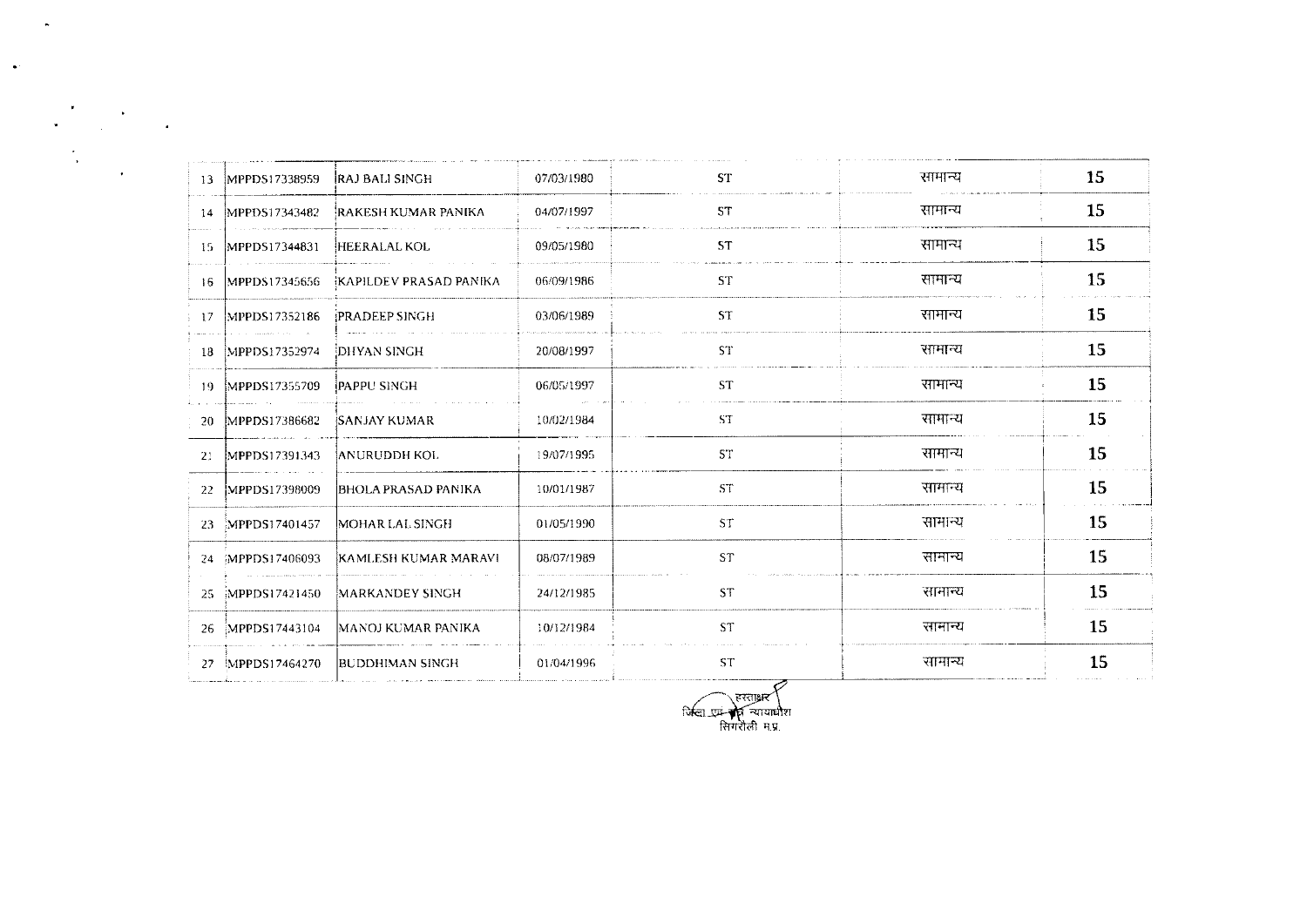| 28 MPPDS17223911               | <b>PREM SINGH</b>              | 10/05/1989 | ST.       | सामान्य | 15 |
|--------------------------------|--------------------------------|------------|-----------|---------|----|
| 29 MPPDS17226821               | RAMJEE                         | 30/06/1990 | ST.       | सामान्य | 15 |
| 30 MPPDS17229596               | MOTHLAL SINGH                  | 22/09/1987 | ST.       | सामान्य | 15 |
| -31<br>MPPDS17413681           | <b>POSHKI DEVI</b>             | 01/01/1996 | ST.       | महिला   | 17 |
| 32 MPPDS17416998               | NAVALIYA RAWAT                 | 02/04/1991 | <b>ST</b> | महिला   | 17 |
| 33 MPPDS17244324               | REENA DEVI SINGH               | 10/02/1992 | ST.       | महिला   | 17 |
| 34 MPPDS17374676 SUREKHA RAWAT |                                | 05/06/1996 | ST.       | महिला   | 16 |
| 35.                            | MPPD\$17377329 RAJKUMARI VERMA | 03/07/1991 | ST.       | महिला   | 16 |
| 36                             | MPPDS17378642 KHUSHBU BAIGA    | 04/07/1993 | <b>ST</b> | महिला   | 16 |
| MPPDS17416858<br>37            | <b>SEETAKALI PANIKA</b>        | 20/08/1984 | <b>ST</b> | महिला   | 16 |
| 38 MPPDS17219485               | <b>MANJULATA</b>               | 10/02/1985 | <b>ST</b> | महिला   | 16 |
| 39 MPPDS17366578               | SUNITA DEVI                    | 25/07/1992 | ST.       | महिला   | 15 |
| 40 MPPDS17376843               | <b>PHOOL KUMARI</b>            | 10/10/1991 | ST.       | महिला   | 15 |
| 41 MPPDS17378087               | <b>SUNEETA BAI</b>             | 08/07/1990 | ST.       | महिला   | 15 |
| 42 MPPDS17379682               | <b>PARVATI DEVI PANIKA</b>     | 09/07/1986 | <b>ST</b> | महिला   | 15 |

 $\sim 10^{-1}$ 

 $\bullet$ 

 $\sim$ 

्रीउपक्षर<br>जिल<del>ा एवं सर्व</del>ि न्यायाधीश<br>सिंगरौली म.प्र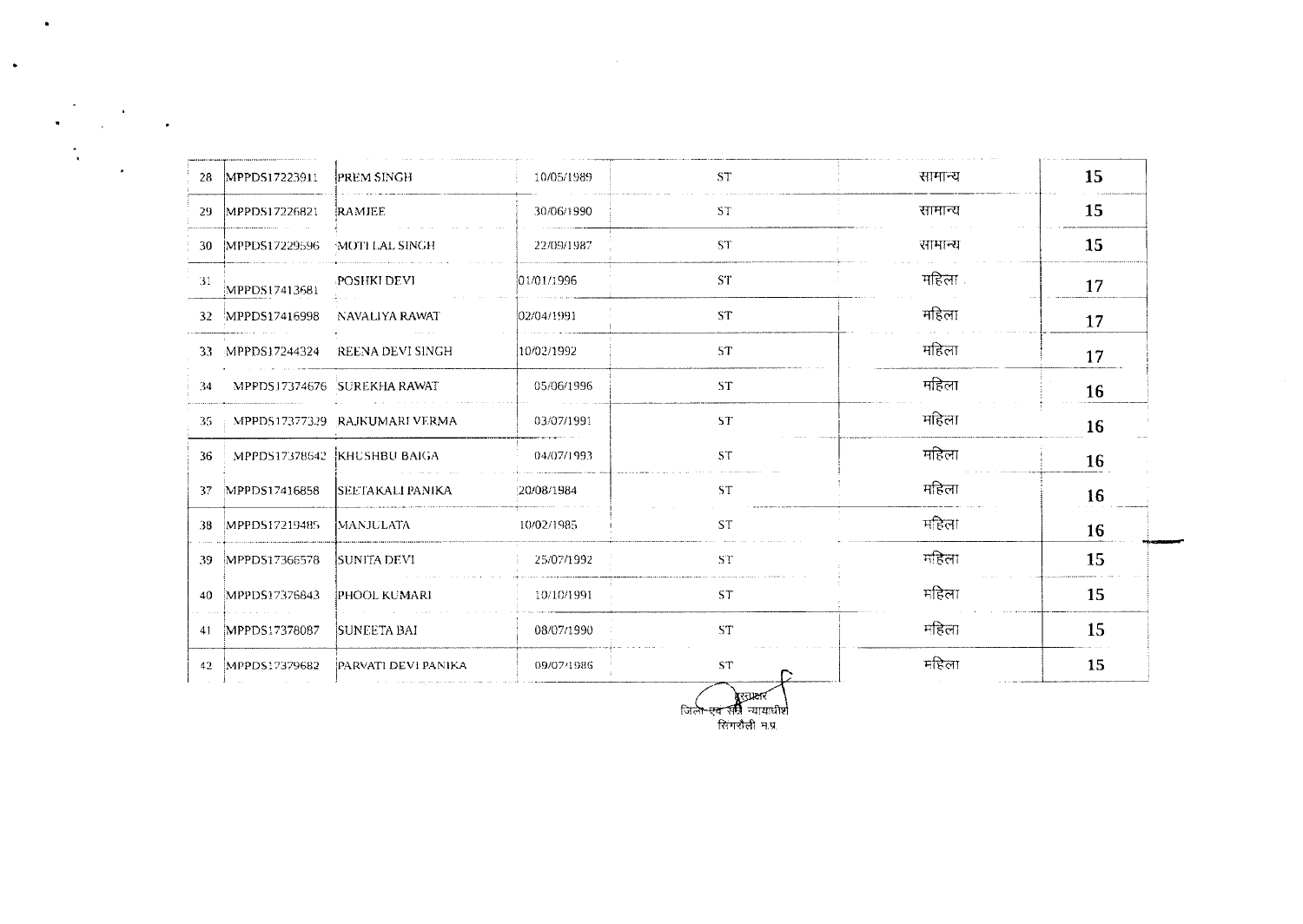|     | 43 MPPDS17289709 SAVITA KOL |                                   | 10/11/1987 | <b>ST</b>       | महिला | 15 |
|-----|-----------------------------|-----------------------------------|------------|-----------------|-------|----|
|     | 44 MPPDS17309789            | ANNU SINGH                        | 25/11/1978 | ST.             | महिला | 15 |
|     | 45 MPPDS17342096 ROSHNI KOL |                                   | 12/02/1998 | ST <sup>-</sup> | महिला | 15 |
|     |                             | 46 MPPDS17342967 KAMAL KUMARI KOL | 18/07/1982 | <b>ST</b>       | महिला | 15 |
|     | 47 MPPDS17345688            | <b>ANITA PANIKA</b>               | 09/10/1985 | <b>ST</b>       | महिला | 15 |
|     | 48 MPPDS17345694            | PHOOLWATI MOURYA                  | 07/06/1990 | <b>ST</b>       | महिला | 15 |
|     | 49 MPPDS17349700            | NEESHA KOL                        | 20/08/1991 | <b>ST</b>       | महिला | 15 |
|     | 50 MPPDS17354965            | <b>GAURAV BHARIYA</b>             | 12/04/1995 | <b>ST</b>       | महिला | 15 |
| 51. | MPPDS17405537               | AMKA BHUMIYA                      | 18/12/1996 | ST.             | महिला | 15 |
|     | 52 MPPDS17412272            | 'SHANTI SINGH                     | 30/06/1986 | <b>ST</b>       | महिला | 15 |
| 53. | MPPDS17469673               | PHOOL KUNVAR DEVI                 | 10/12/1993 | <b>ST</b>       | महिला | 15 |
| -54 | MPPDS17213333               | PHOOLVATI SINGH                   | 08/08/1997 | <b>ST</b>       | महिला | 15 |
| -55 | MPPDS17218491               | PRAMILA DEVI PANIKA               | 01/04/1995 | <b>ST</b>       | महिला | 15 |
| -56 | MPPDS17237130               | RAIMUNIYA DEVI BAIGA              | 01/04/1992 | <b>ST</b>       | महिला | 15 |

 $\bullet$ 

 $\ddot{\phantom{1}}$ 

खेताकर जिला एवं सत्र न्यायाधीश<br>सिगरौली म.प्र.

 $\sim 10$